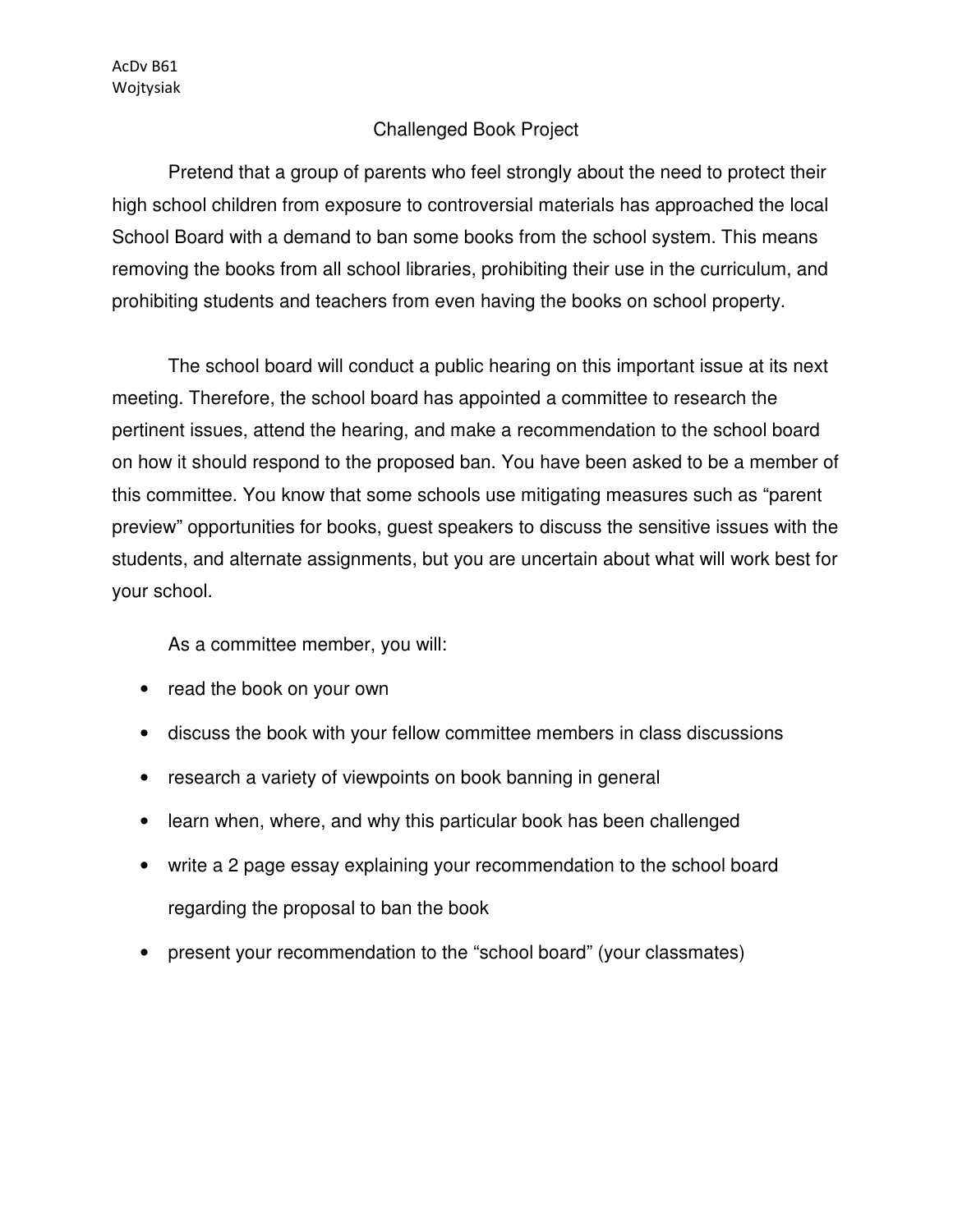## Challenged Book Project Grading Criteria

| <b>Preliminary Research Form</b>                                    |                                                        |                        | 10 points  |  |
|---------------------------------------------------------------------|--------------------------------------------------------|------------------------|------------|--|
| In-Class Discussion Activities (3)                                  |                                                        |                        |            |  |
|                                                                     | Discussion #1                                          | $(ln Class on _______$ | 20 points  |  |
|                                                                     | Discussion #2                                          |                        | 20 points  |  |
|                                                                     | Discussion #3                                          | $(ln Class on _______$ | 20 points  |  |
| Agenjo Annotation and Analysis                                      |                                                        |                        | 10 points  |  |
| <b>Chang Annotation and Analysis</b>                                |                                                        |                        | 10 points  |  |
| <b>Trigger Warnings Analysis</b>                                    |                                                        |                        | 20 points  |  |
| Book Summary (MLA Format, Due via Canvas on _____________)          |                                                        |                        | 30 points  |  |
| Essay: 100 points (Due via Canvas on <b>Canvas 100</b> )            |                                                        |                        | 100 points |  |
| Content: Background of the Book and past challenges                 |                                                        |                        |            |  |
| Content: Response to the challenge & recommendation to School Board |                                                        |                        |            |  |
|                                                                     | Minimum of Four Sources                                |                        |            |  |
|                                                                     | MLA format with in-text citations and Works Cited page |                        |            |  |
| Free of major grammar, punctuation, spelling errors                 |                                                        |                        |            |  |
| Peer Review                                                         |                                                        |                        | 10 points  |  |
| Presentation (On _________)                                         |                                                        |                        | 50 points  |  |
|                                                                     |                                                        |                        |            |  |

**Project Total:** 300 points **100 points 100 points**